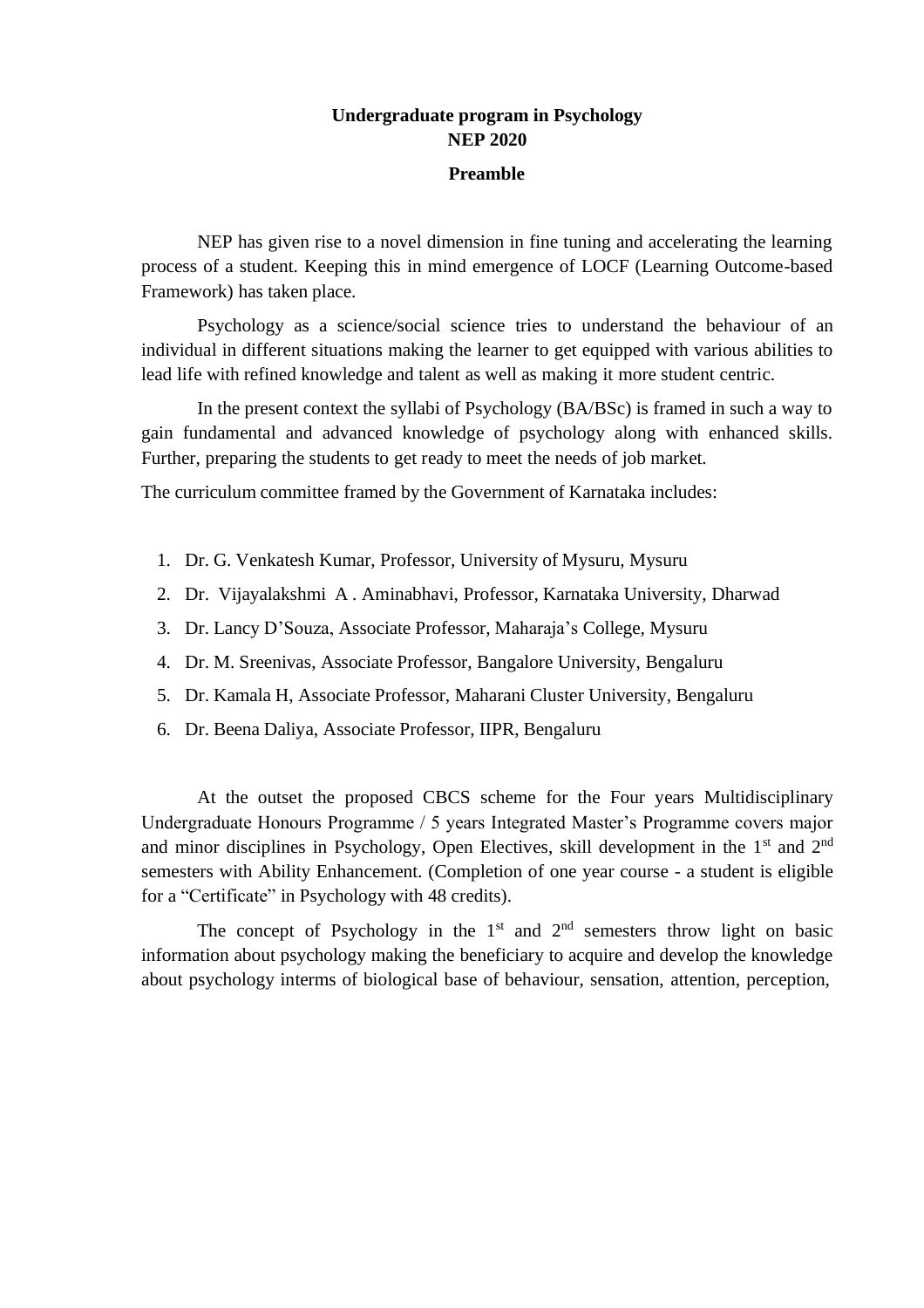memory, learning, decision making, emotions, motivation, intelligence, thinking and reasoning as well as personality along with experiments.

In the second year which comprises of  $3<sup>rd</sup>$  and  $4<sup>th</sup>$  semesters cover the aspects related to Child Psychology and Developmental Psychology as major and minor disciplines along with Ability Enhancement, Skill Enhancement Course and Extracurricular activities. (Completion of two years course - a student is eligible for a "Diploma" in Psychology with 96 credits).

Once the student enters 3rd year of learning psychology under BA/BSc stream in the 5<sup>th</sup> semester student can select one of major disciplines under Social Psychology, Organizational Psychology, and Corporate Psychology. Under minor disciplines choice is given between Social Psychology and Organizational Psychology.

In the 6<sup>th</sup> semester, major disciplines include Abnormal Psychology, Health Psychology and minor disciplines has options between Organizational Psychology Abnormal Psychology, Health Psychology and Corporate Psychology followed by Skill Enhancement Paper. (Completion of three years course - a student is eligible for a "Graduation Certificate" in Psychology with 136 credits).

Fourth year of NEP includes students of only major discipline.  $7<sup>th</sup>$  semester of Fourth year includes Bio Psychology, Cognitive Psychology, Child Guidance and Counselling and Research Methodology with discipline specific electives comprising Child Pathology,

8<sup>th</sup> semester has a major discipline on Theories of Personality and Learning as wellas Theories of Motivation and Emotion, Counselling and Guidance. Discipline specific elective course has Forensic Psychology and Research Project Work. (Completion of four years course - a student is eligible for a "Honours Degree Certificate" in Psychology with 176 credits).

It should be kept in mind that, the practical in every semester is related to the theory paper that a student learns.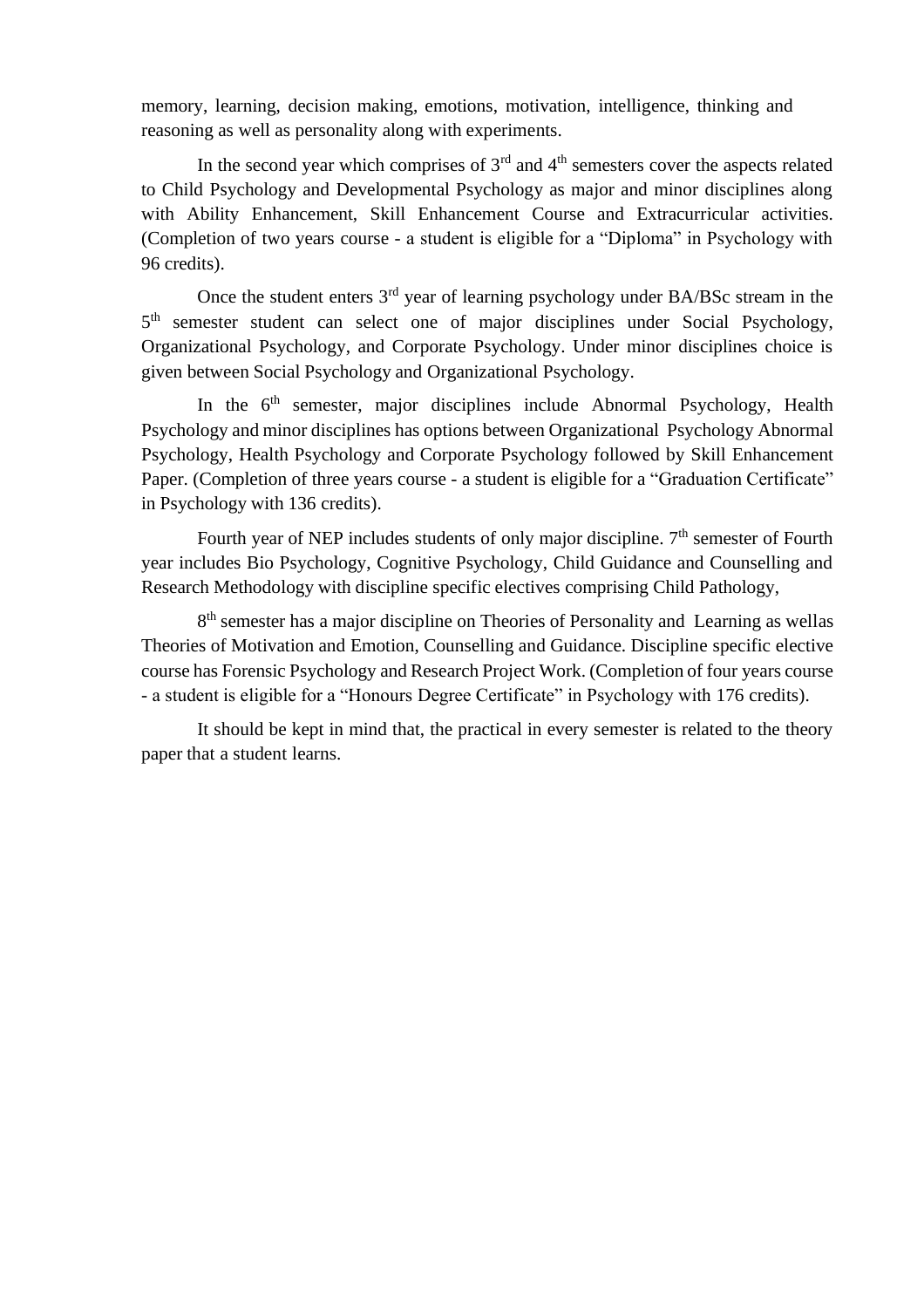## **NEP Syllabi of Psychology (Discipline Specific Course) subject for BA/BSc- I Semester With effect from academic year 2021-22 and onwards**

#### **PAPER – I: FOUNDATIONS OF PSYCHOLOGY – I**

**Credits 4 Teaching hours: 52 hours**

#### **ESE: 60 marks**

**CIA: 40 marks**

#### **Learning Outcomes:**

- 1. Students will understand the genesis of Psychology and its importance
- 2. Students will gain basic knowledge about Psychology
- 3. Students will understand the fundamental mental processes which are base for behaviour
- 4. Students understand the Applications of Psychology in various fields

## **UNIT – I: GENESIS AND GOALS OF PSYCHOLOGY (10 hours)**

- Psychology: Emergence and Development; Definition and Goals of Psychology-Understanding, Describing, Predicting and Control of Behaviour.
- Key Perspectives: Psychodynamic, Behavioural, Humanistic, Biological and Cognitive
- General, Bio–Physiological, Social, Child, Developmental, Abnormal and Cognitive Psychology.
- Psychology as Applied Science: Introspection, Observation, Experimental, Clinical And Questionnaire Method.

#### **UNIT– II: BIOLOGY AND BEHAVIOUR (12 hours)**

- Neuron: Structure and functions; Neural impulse; Synapse and Neurotransmitters
- Nervous system: Structure and Functions of Central nervous system and Peripheral nervous system
- Methods of studying brain functions: invasion, lesion, ablation, chemical and stimulation method
- Endocrine system: Functions and Effects : Pituitary, Thyroid, Parathyroid, Adrenal and Gonads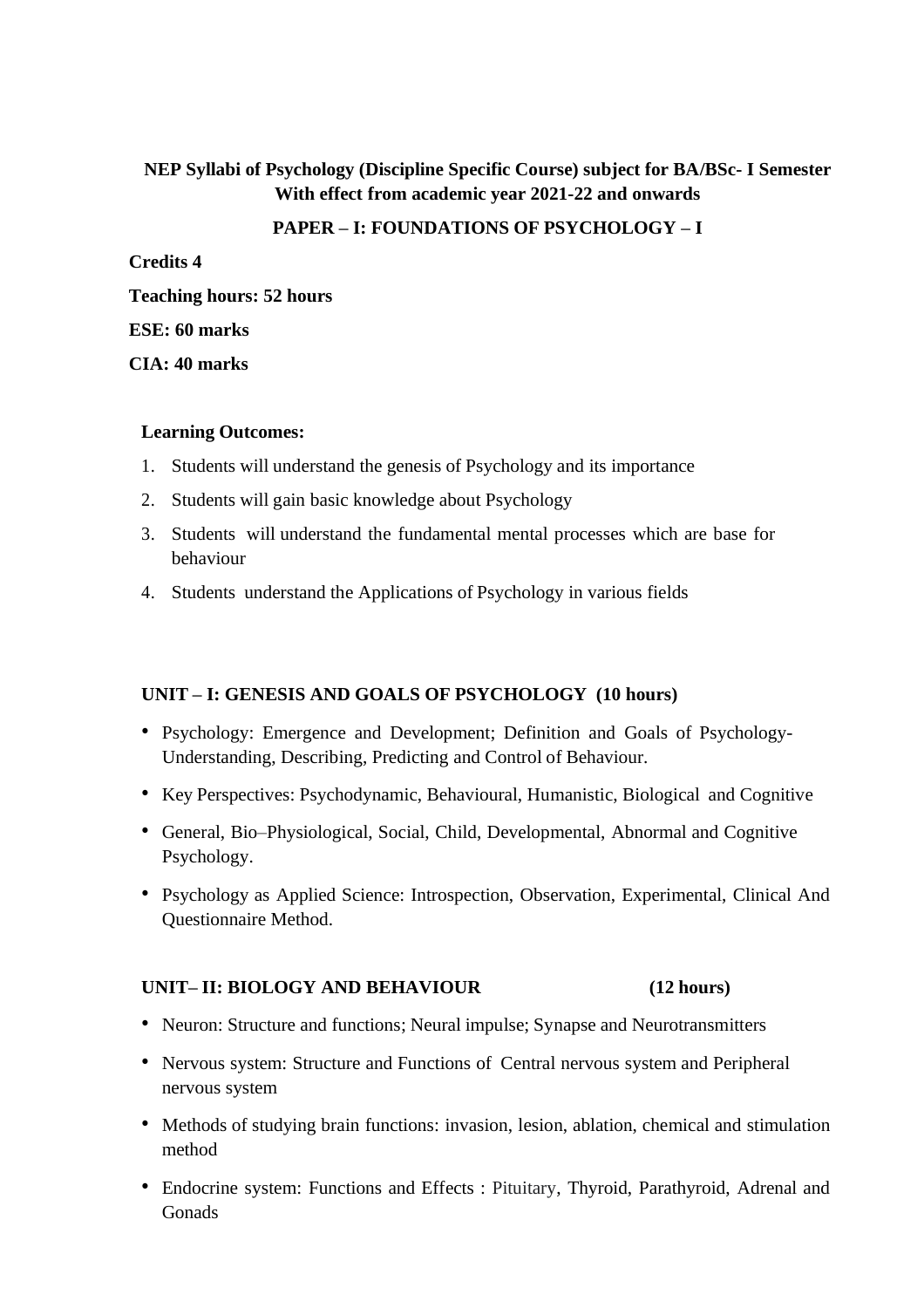## **UNIT-III: SENSATION, ATTENTION AND PERCEPTION (10 hours)**

- Sensation: Definition and Characteristics.
- Types of Senses and Receptors Involved in Each Sensation.
- Attention: Meaning and Phenomena (Span of Attention, Division of Attention, Fluctuation and distraction), Determinants: Objective and Subjective.
- Perception: Meaning and Characteristics, Gestalt Laws of Perceptual Organization.
- Depth Perception: Meaning, Perceptual Constancies, Monocular and Binocular Cues
- Errors in Perception
	- 1) Illusion Types Horizontal-Vertical, Muller Lyer and Illusion of Movement.
	- 2) Hallucination- Visual, Auditory and Tactile

#### **UNIT-IV: LEARNING (10 hours)**

- Introduction: Definition, Factors Influencing Learning: Motivation, Reinforcement and Association.
- Types of Learning: Trial and Error Learning: Experiment and Laws. Classical Conditioning, Extinction, Spontaneous Recovery, Generalization, Discrimination, Higher Order Conditioning.
- Operant Conditioning: Experiment (experiment on Pigeons) Reinforcement, Schedules of Reinforcement, Shaping and Chaining.
- Cognitive Learning: Insightful (Kohler) and Observational (Bandura)

#### **UNIT-V: MEMORY AND FORGETTING (10 hours)**

- Memory: Basic Processes Encoding, Storage and Retrieval.
- Types of Memory: Sensory Memory, Short-Term Memory Long-Term Memory, Working Memory, Semantic Memory, Autobiographical Memory and Flashbulb Memory.
- Techniques to Improve Memory: Mnemonics, Chunking, SQ3R (Survey, Question, Read, Recite and Review)
- Forgetting: Nature and Causes of Forgetting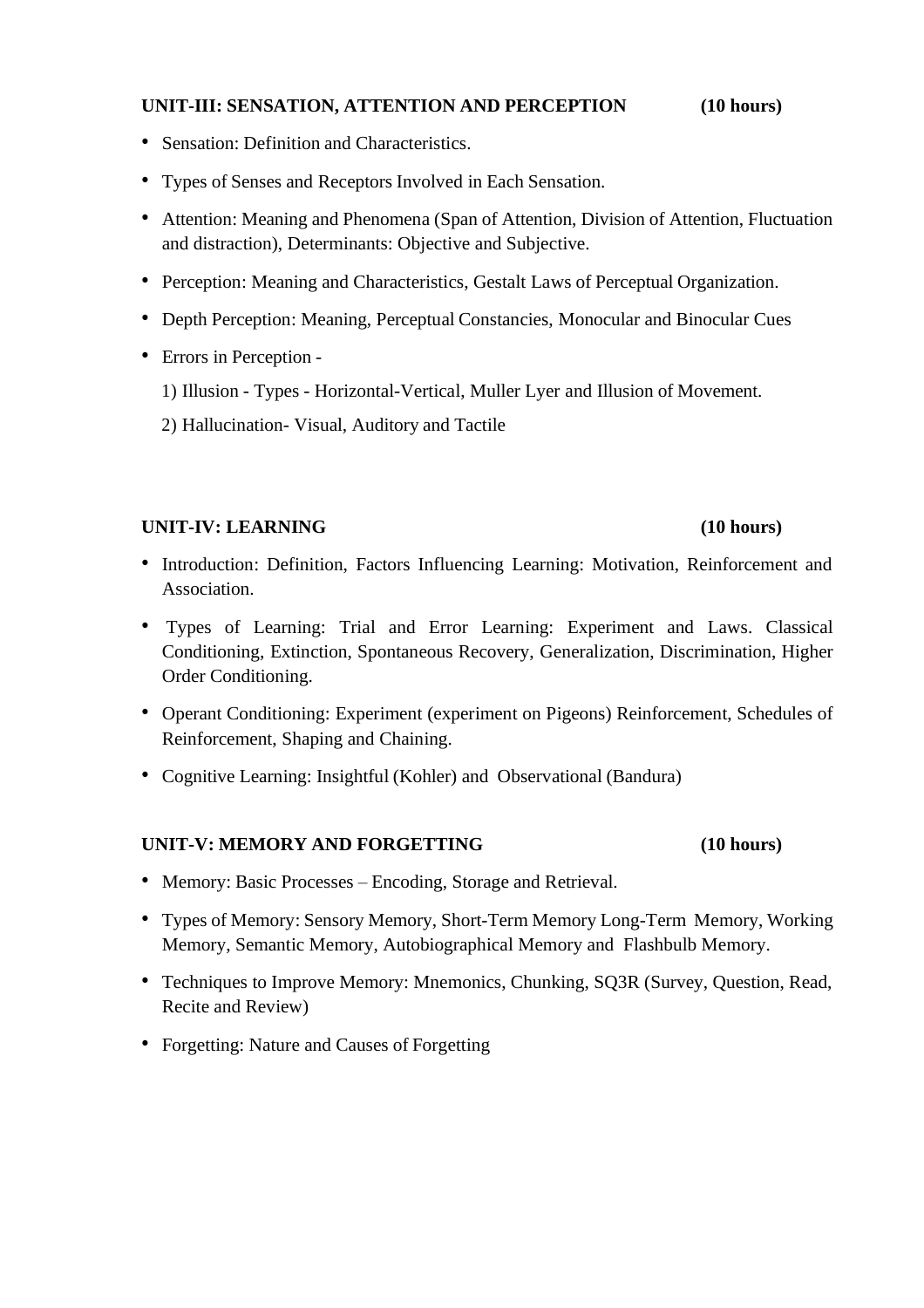## **Text Books:**

- Robert Feldman (2011) Essential of *Understanding Psychology* 10th Edition, ISBN-13- 9781259003059/ISBN–10–1259003051
- Morgan, C. T., King, R. A., Weiss, J. R. and Schopler, J. (2012). (Latest Edition).*Introduction to Psychology.* Tata McGraw Hill Education Pvt. New Delhi
- Nataraj, P. (latest edition): *Psychology for Beginners*. Mysore :Srinivas publication
- Parameshwaran, E. G., & Beena, C. (2010): *An Invitation to Psychology*, Neelkamal Pvt. Hyderabad

### **Reference:**

- 1. Mangal S.K. (2000) General Psychology. New Delhi: Sterling Publishers Pvt.Ltd.
- 2. Shashi Jain (Latest edition). Introduction to Psychology. New Delhi: Kalyani Publishers.
- 3. Rajamanickam, M. (2008). Modern General Psychology. Vol 1 & 2. Concept Publisher. New Delhi.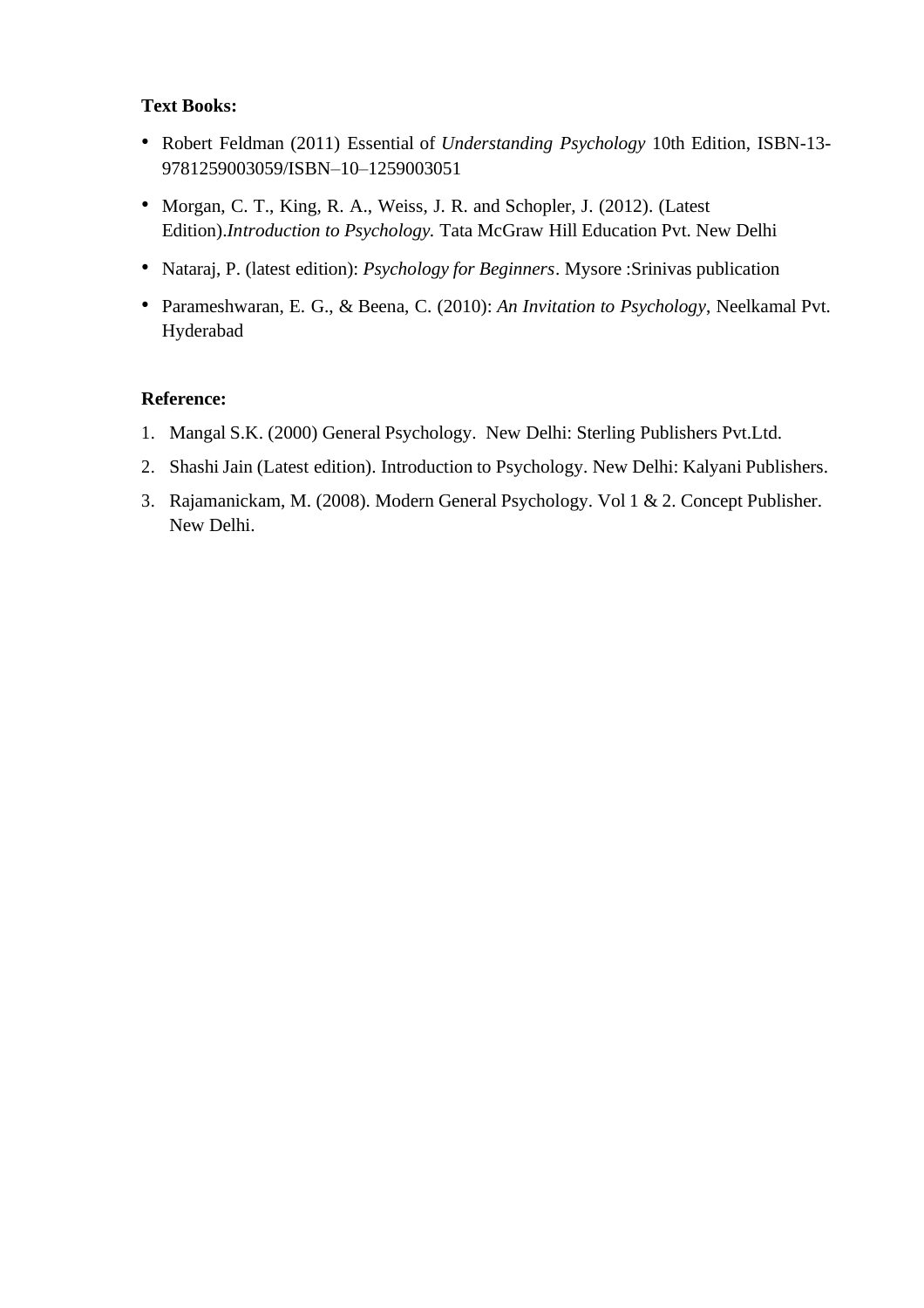#### **PRACTICALS** I

**Credits 2**

**Teaching hours: 4 hours per week**

**ESE: 35 marks**

**CIA: 15 marks**

#### **(Minimum 8 Practical to be conducted)**

- 1. Directed Observation on the accuracy of report
- 2. Colour blindness
- 3. Localisation of sound
- 4. Mapping of colour zones
- 5. Set on Attention
- 6. Bilateral transfer of training
- 7. Muller-Lyer Illusion
- 8. Illusion of movement (Phi-Phenomena)
- 9. Meaning on retention
- 10. Retroactive Inhibition
- 11. Proactive Inhibition
- 12. Span of attention

#### **STATISTICS**

- Grouping of Data: Tabulation and frequency distribution
- Measures of Central tendency: Mean and Median for Grouped and Ungrouped data

### **Practical batches: 10 students per batch**

#### **Exam: 10 students per batch**

## Mark**: 25 marks for semester end examination + 25 marks for Journal records as an internal assessment**

| <b>Total</b>                          | 25 |
|---------------------------------------|----|
| <b>Statistics</b>                     | 5  |
| Viva                                  | 05 |
| Results and discussion                | 05 |
| Conducting one experiment             | 5  |
| 25 marks for exam: Plan and procedure |    |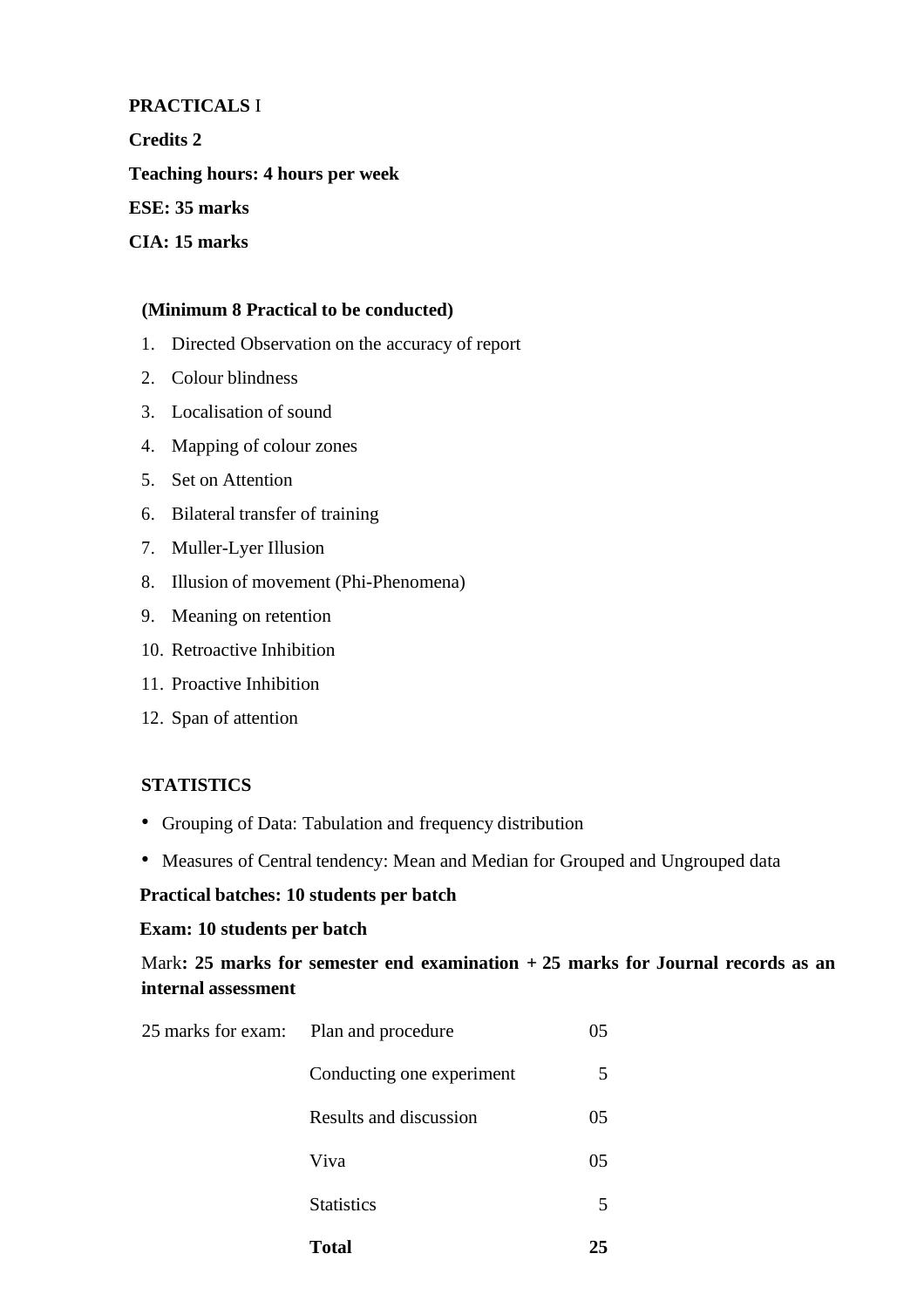## **OPEN ELECTIVE COURSE (OEC)**

**Credits 3 Teaching hours: 45 hours ESE: 60 marks CIA: 40 marks**

## **Psychology of Health and Wellbeing**

#### **Learning Outcomes**

- 1. Understanding the spectrum of health and illness for better health management
- 2. Identifying stresses in one's life and how to manage them
- 3. Understanding a variety of health announcing health protective and health compromising behaviours and to be able to know their application in illness management

### **Course Content**

**Unit 1:** Illness, Health and Wellbeing; Health continuum; models of health and illness: Medical, Bio psychosocial; Holistic Health; Health and Wellbeing. **10 hours**

**Unit 2:** Stress and Coping: Nature and Sources of Stress; Personal and Social Mediators of Stress; Effects of Stress on Physical and Mental Health; Coping and Stress management. **10 hours**.

**Unit 3:** Health Management: Health enhancing behaviours: Exercise, Nutrition, Meditation, Yoga; Health compromising behaviours (alcoholism, smoking, internet addiction); Health Protective behaviours, Illness Management. **12 hours**

**Unit 4:** Promoting Human Strengths and Life Enhancement: Strength: Meaning; Realizing strength; Maximizing Unrealized Strength. Weakness – Meaning, Identifying & Overcoming Weakness. Strategies to develop hope and optimism. **13 hours**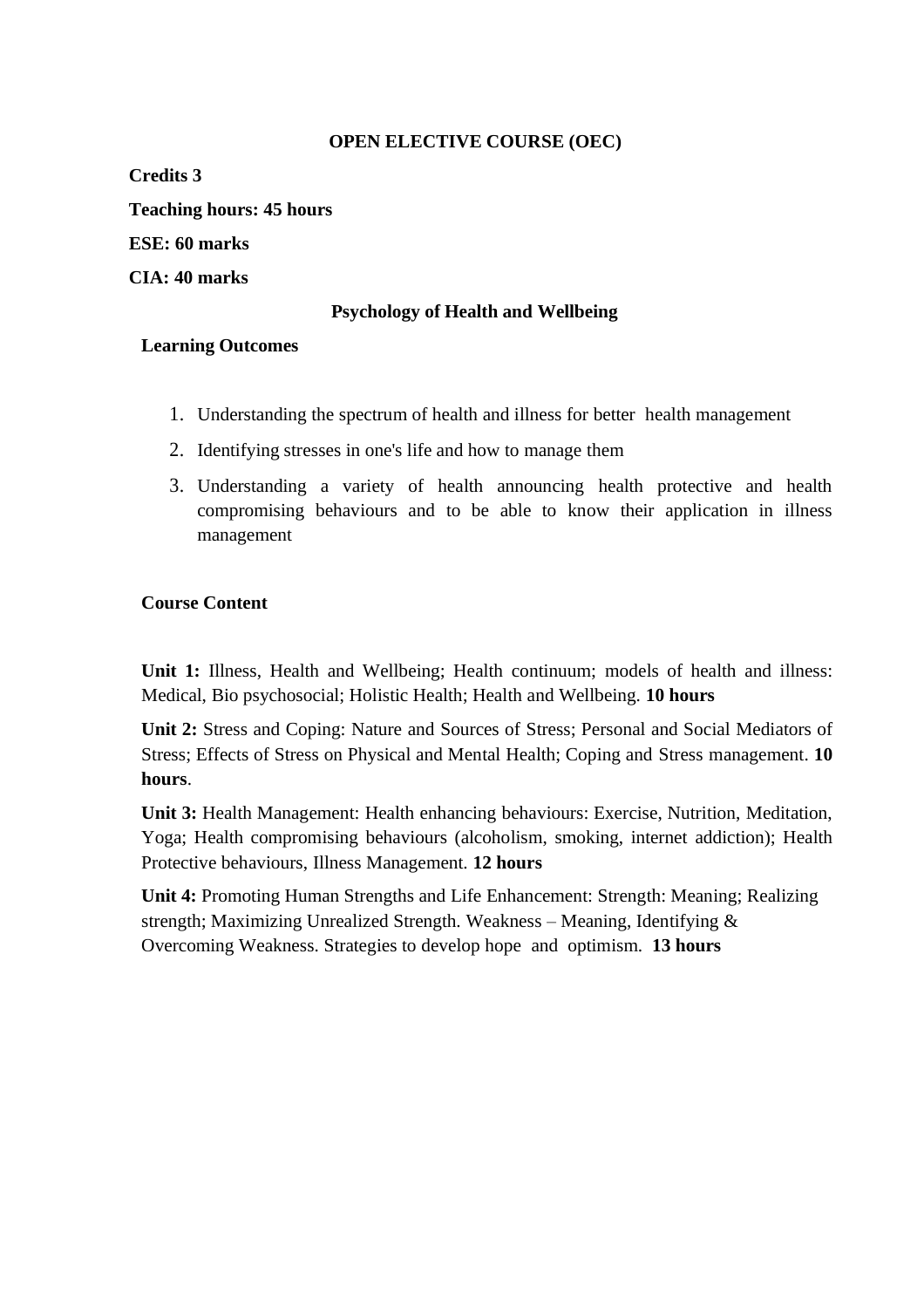### **References:**

Carr. A. (2004) Positive Psychology: The science of happiness and human strengthUK: Routledge.

DiMatteo, M.R &. Martin, L.R.(2002). Health Psychology. New Delhi: Pearson.

Farshaw, M 2DD3) Advanced PsychoIo9Y: Health Psychology. London:Hodder and Stoughton

Forshaw, M. (2003).Advanced Psychology: Health Psychology. London: Hodder and Stou9htan.

Hick.J.W. (2005).Fifty signs of Mental Health.A Guide to understanding mental health.Yale University Press.

Snyder, C R., & Lopez. S.J.(2007) Positive Psychology: The scientific and practical explorations of human strengths. Thousand Oaks, CA Sage.

Taylor. S.E. 2006).Health Psychology.6th Edition.Flew DelhI: Tata M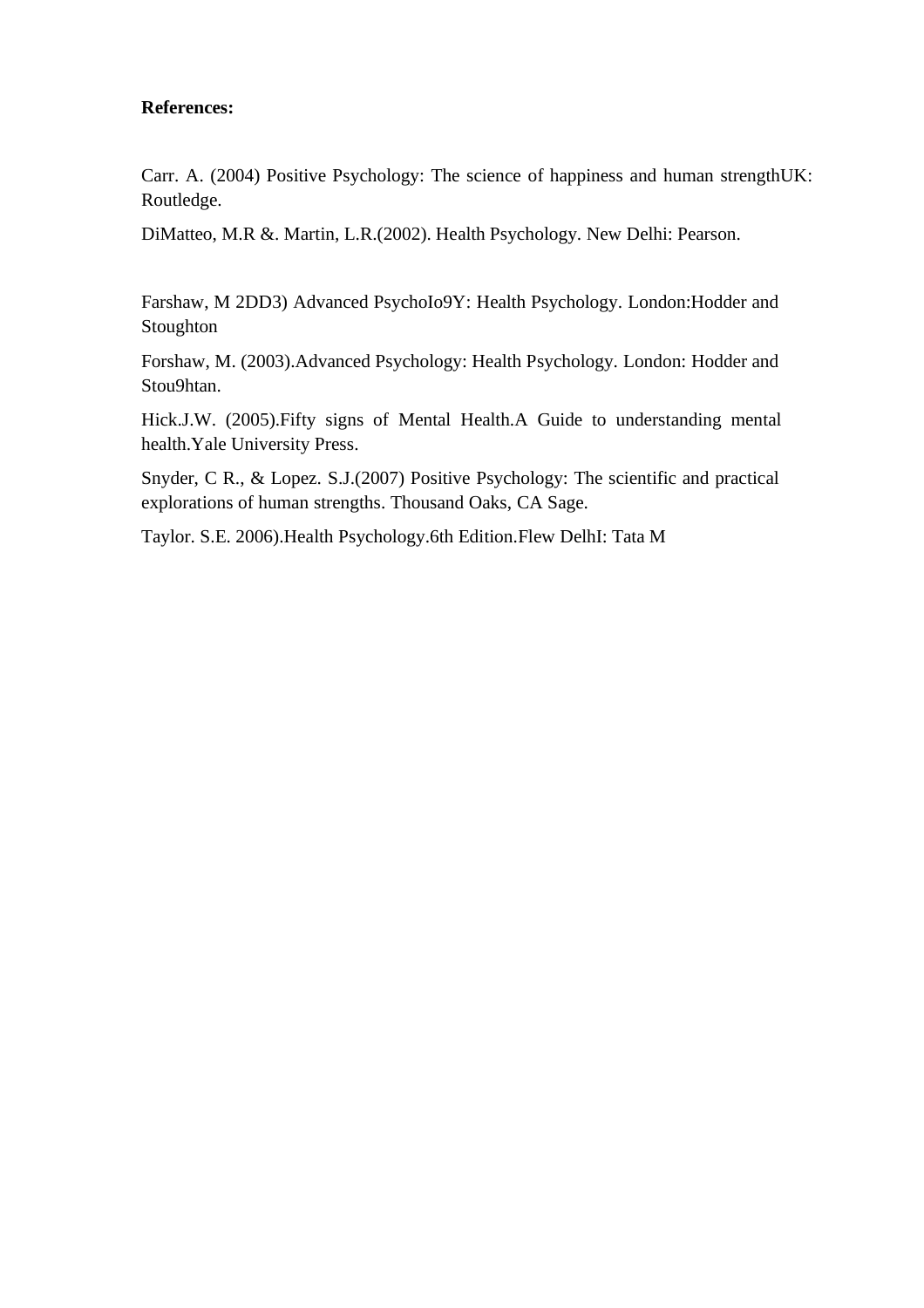## **SEC: Life Skills: 1**

**Credits 3 Teaching hours: 45 hours ESE: 60 marks CIA: 40 marks**

## **Objective:**

Life skills training equips people with the social and interpersonal skills that enable them to cope with the demands of everyday life. The objectives of this course are to build selfconfidence, encourage critical thinking, foster independence and help people to communicate more effectively and work effectively in groups at personal and professional level

## **Course Outcomes:**

CO1: Understand the need and importance of life skills in everyday professional and personal lives

CO2: Analyse the factors contributing to develop self awareness, empathy, critical and creative thinking and enhance decision making and problem solving

CO3: Solve professional and personal barriers using efficient critical and creative thinking and effective decision making and problem solving

CO4: Create individual effective strategies to develop self-awareness, empathy, critical and creative thinking and enhance decision making and problem solving

**-----------------------------------------------------------------------------------------------**

## **Unit 1: Overview of Life Skills (10 hours)**

- Meaning and significance of life skills
- Life skills identified by WHO: Self-awareness, Empathy, Critical thinking, Creative thinking, Decision making, problem solving, Effective communication, interpersonal relationship, coping with stress, coping with emotion
- Use of Life skills in personal and professional life
- Life Skills Training Models-4 H,
- Life Skills Education in the Indian Context.

#### **Unit 2:Self-awareness and empathy: (10 hours)**

#### **Definition and need for self-awareness and empathy;**

• Self-esteem and self-concept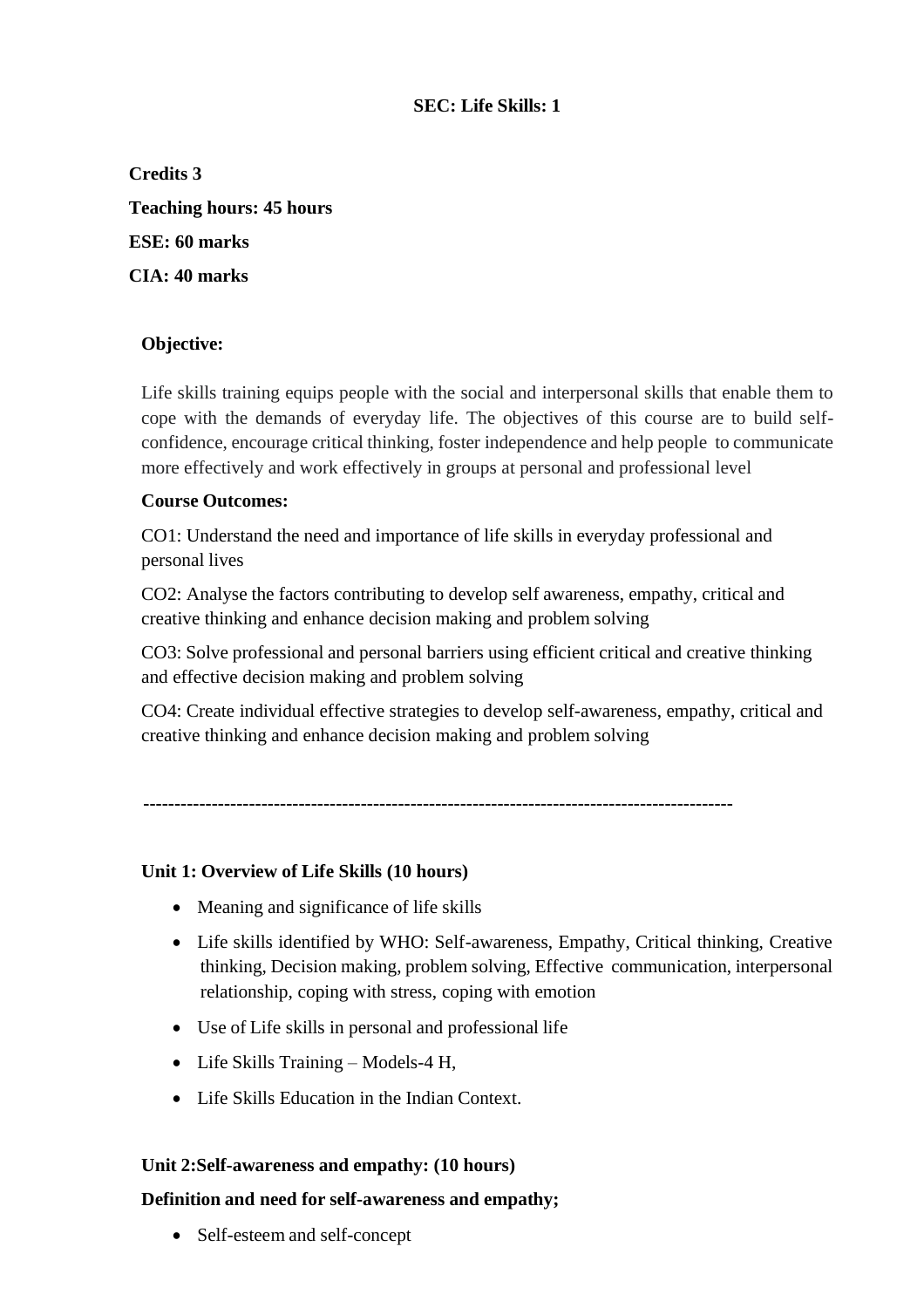- Human Values, tools and techniques of Self-awareness and empathy
- Activities: Johari window and SWOC analysis, Journaling, reflective questions, meditation, mindfulness, psychometric tests and feedback.

## **Unit 3: Critical and creative Thinking (12 hours)**

- Definition and need for Creativity and Critical Thinking
- Need for Creativity in the 21st century, Imagination, Intuition, Experience and Sources of Creativity
- Lateral Thinking
- Critical thinking Vs Creative thinking, Convergent & Divergent Thinking.
- Activities :Fish Bowl , Debates , 9 dots puzzle, Circles of possibilities, Best out of waste, Socratic seminars, Group discussion , brain storming and lateral thinking exercises

## **Unit 4: Decision Making and Problem Solving (13 hours)**

- Definition of decision making and problem solving
- Steps in problem solving: Problem Solving Techniques
- Analytical Thinking, Numeric, symbolic, and graphic reasoning. Scientific temperament and Logical thinking
- Activities: Six Thinking Hats, Mind Mapping, Forced Connections, A shrinking vessel, reverse pyramid.

## **References:**

- Barun K. Mitra, "Personality Development & Soft Skills", Oxford Publishers, Third impression, 2017.
- ICT Academy of Kerala, "Life Skills for Engineers", McGraw Hill Education (India) Private Ltd., 2016.
- Caruso, D. R. and Salovey P. "The Emotionally Intelligent Manager: How to Develop and Use the Four Key Emotional Skills of Leadership", John Wiley & Sons, 2004.
- Kalyana, "Soft Skill for Managers"; First Edition; Wiley Publishing Ltd, 2015.
- Larry James, "The First Book of Life Skills"; First Edition, Embassy Books, 2016.
- Shalini Verma, "Development of Life Skills and Professional Practice"; First Edition; Sultan Chand (G/L) & Company, 2014.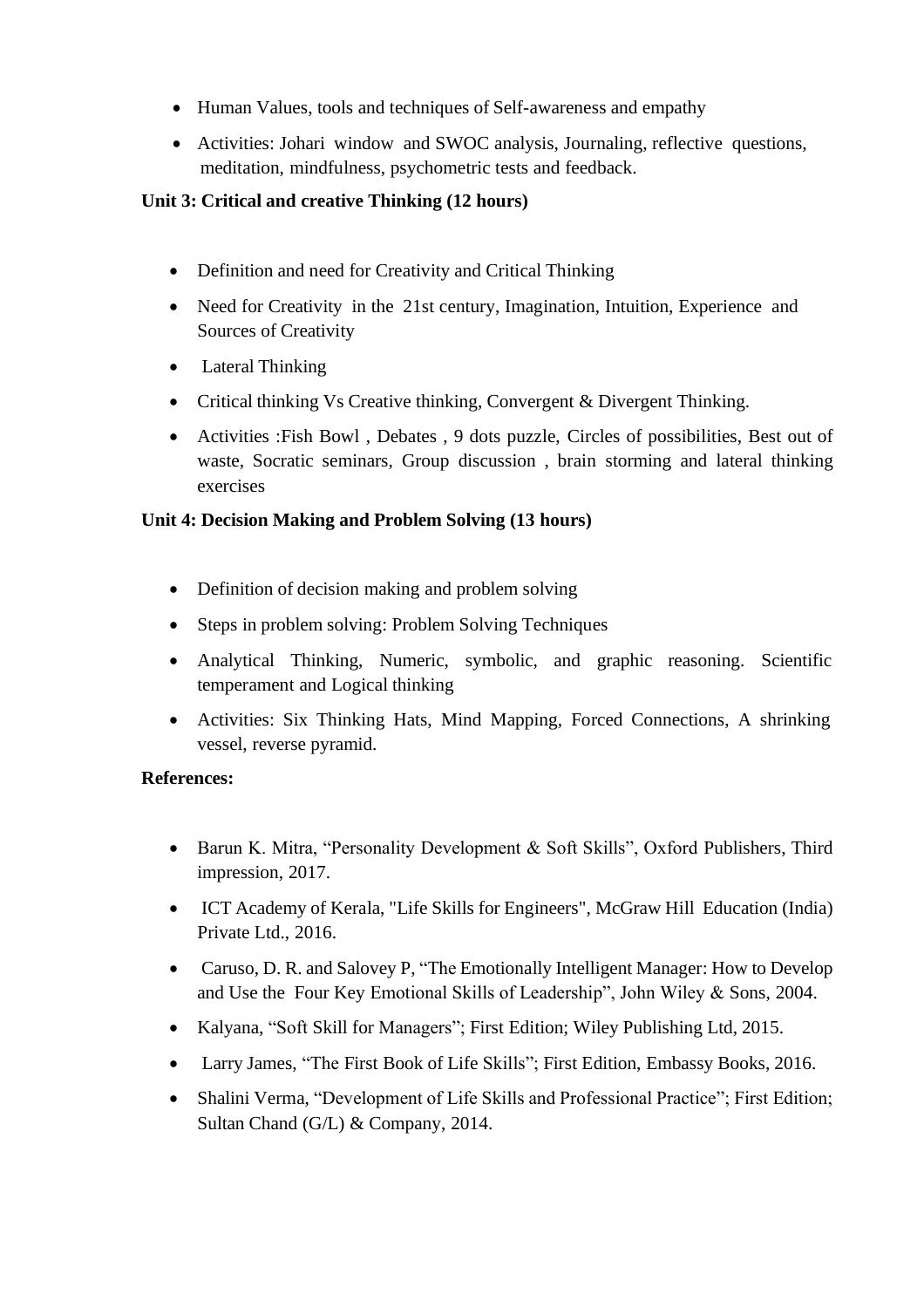## **DSC2: Foundation of Behaviour**

**Credits 4 Teaching hours: 52 hours ESE: 60 marks CIA: 40 marks**

## **Course Objectives:**

- To understand the dynamics of emotions and motivation.
- To understand theoretical concepts of Human Intelligence.
- To analyse and relate the concepts of thinking, problem solving, reasoning and decision making to cognition
- To understand and classify the different types of Personality.

#### **Course Outcomes:**

After successful completion of the course students will be able to:

- evaluate and understand the different human emotions
- critically evaluate and identify determinants of motivation
- compare and contrast different theories of intelligence
- differentiate the human personalities

#### **CHAPTER 1 EMOTIONS (10 hours)**

- Meaning and definition,
- Classification of emotions- primary and secondary.
- Responses to emotions- physiological, behavioural, psychological and cognitive.
- Theories of emotions-physiological, neurological, cognitive.
- Emotional Intelligence- Meaning, definition, components. Application of emotional intelligence.

## **CHAPTER 2 MOTIVATION (10 hours)**

#### **Meaning, definition, basic concepts**

- Instincts, needs, drives, incentives, motivational cycle.
- Approaches to the Study of Motivation: Psychoanalytical, ethological,  $S R$ ,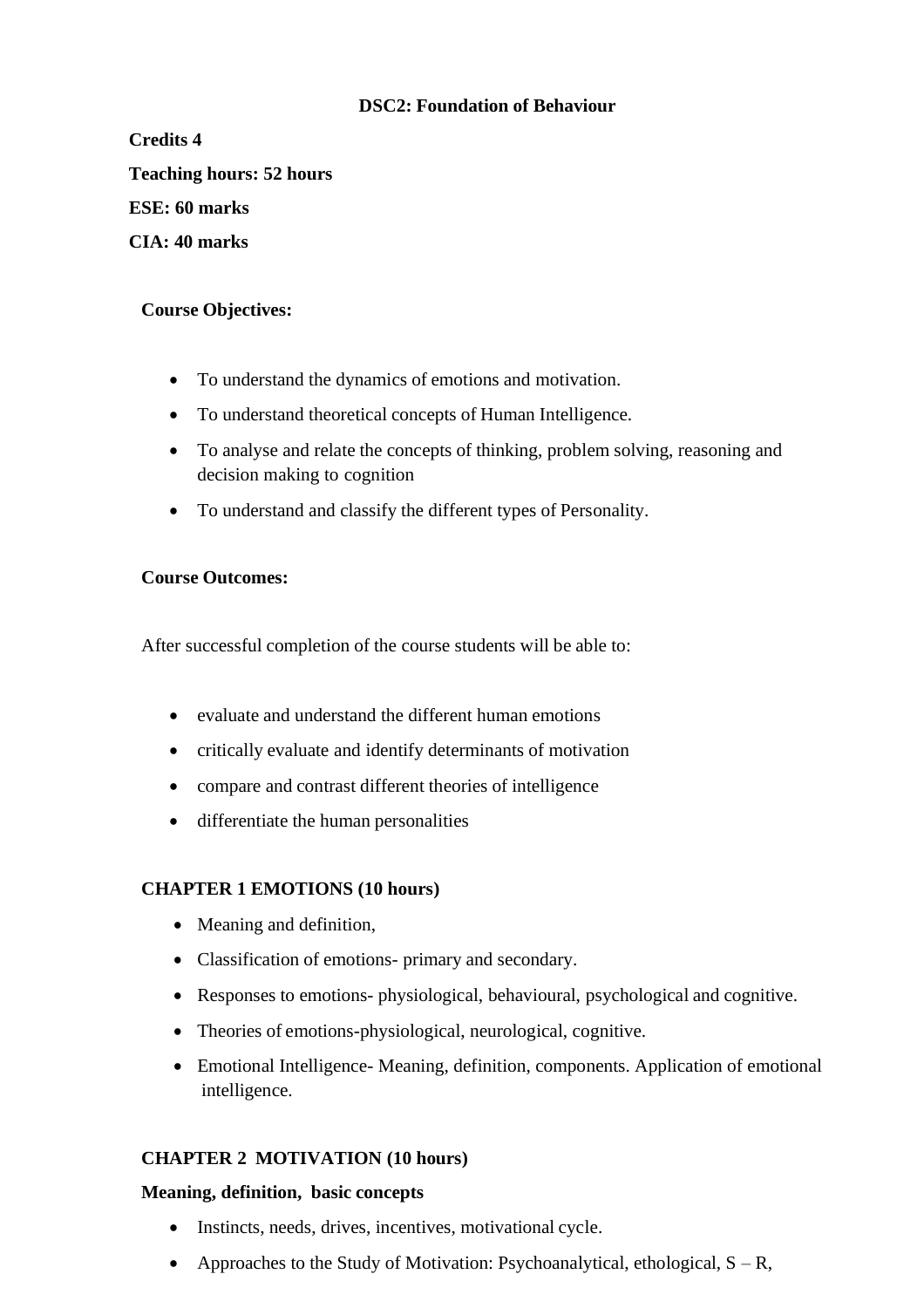Cognitive, humanistic.

- Biological Motives: Hunger, thirst, sleep and sex.
- Social Motives: Achievement, affiliation, approval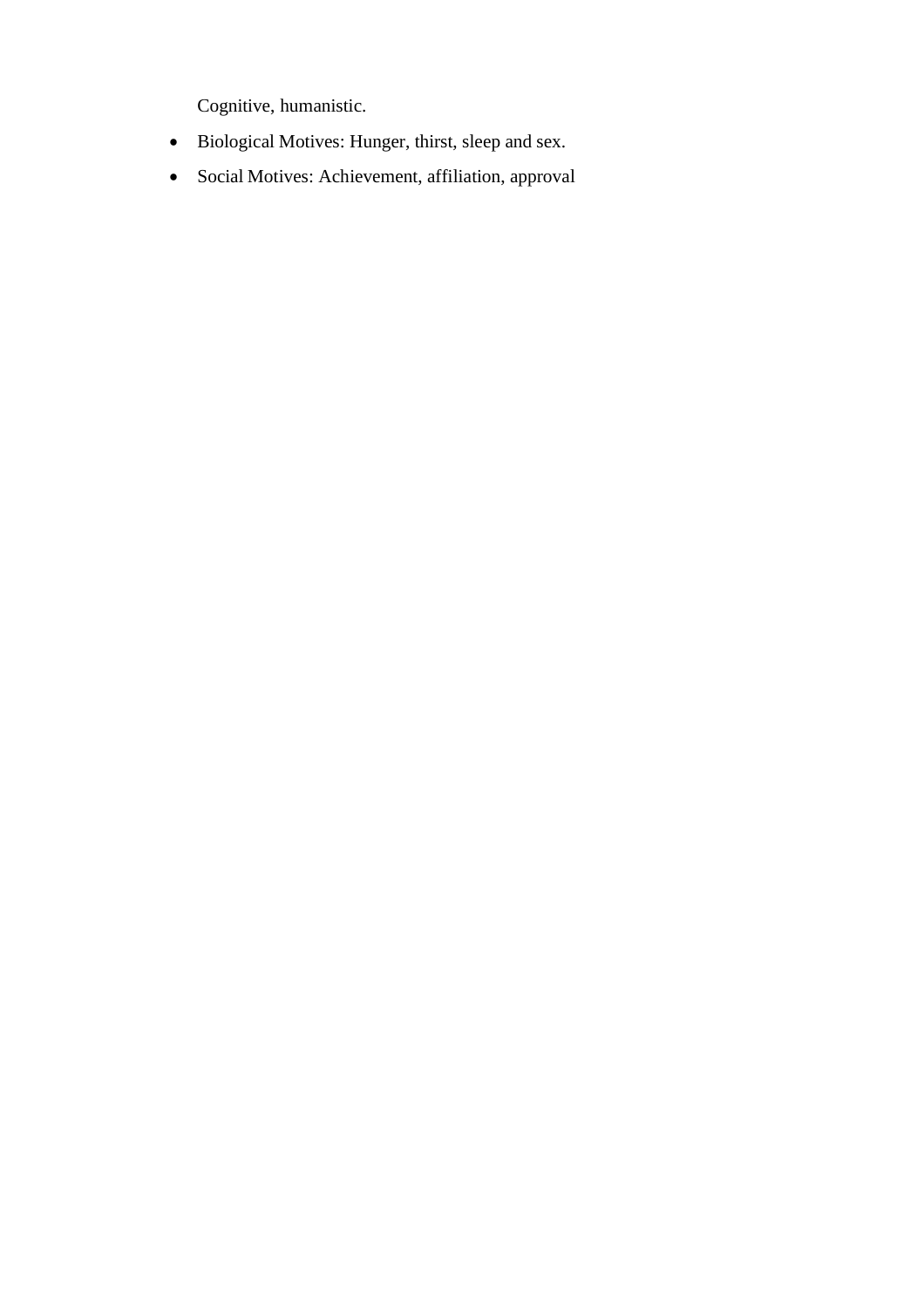## **CHAPTER 3 INTELLIGENCE (12 hours)**

- Meaning, Definition of intelligence, characteristics of intelligence.
- Types- social, crystallized, emotional, fluid.
- Theories of Intelligence- Factor theories, hierarchical theories, process oriented theories, information processing theories.
- Educating Gifted children
- Assessment of intelligence- Indian tests for intelligence. The concept of intelligence quotient.

## **CHAPTER 4 THINKING AND REASONING. 10 hours**

- Introduction to cognition
- Introduction to Thinking and Problem Solving Process
- Elements of Thinking and Types of Thinking
- Creative and critical thinking : Meaning and types
- Concept Formation: Meaning, importance and process of concept formation
- Problem Solving: Meaning, importance, steps, and obstacles
- Reasoning and decision making

## **CHAPTER 5 PERSONALITY -10 hours**

- Meaning, definition,
- Theories of personality-Type and trait, Dynamic, behavioural, Humanistic.
- Assessment of personality- Need. Rating scales, questionnaires, Projective techniques.

## **Books for Reference:**

Baron, R. A. (2014).Psychology. (5<sup>th</sup>ed.). Delhi: PHI Learning Pvt. Ltd.

Feldman, R. S. (2018). Understanding Psychology (14<sup>th</sup>ed.). New York: McGraw Hill Hergenhahn, B. R., & Henley, T. (2013). An Introduction to the history of psychology.Cengage Learning.

Hilgard, E. R., Atkinson, R. C. & Atkinson, R. L. (2015). Introduction to psychology. (16<sup>th</sup> ed.). Boston: Cengage Learning.

Malim, T. (2017). Introductory Psychology.Macmillan International Higher Education. Morgan, C. T., King, R. A., Weisz, J. R., &Schopler, J. (2001).Introduction to psychology.  $(7<sup>th</sup>$ ed.). Chennai: McGraw- Hill Education (India) Pvt. Ltd.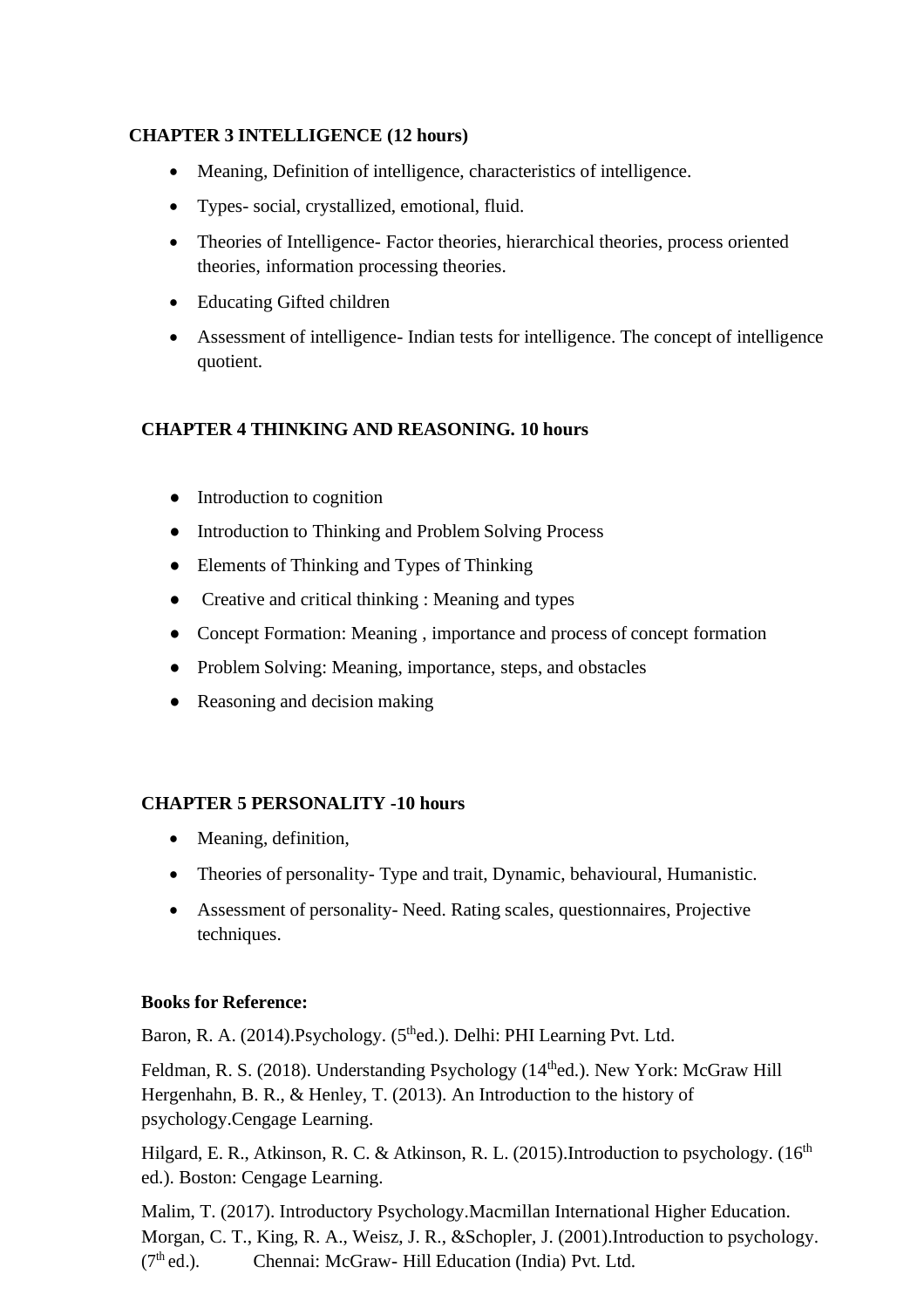### **PRACTICALS** 2

**Credits 2 Teaching hours: 4 hours per week ESE: 25 marks CIA: 25 marks**

## **Any 2 experiments from each section to be taught, total 10 experiments + statistics**

#### **1. Emotions:**

- a. Emotional regulation scale
- b. Emotional intelligence scale/ questionnaire
- c. Oxford happiness scale
- d. Fear checklist
- e. Positive and Negative affect scale

#### **2. Motivation**

- a. Achievement motivation
- b. The motivation assessment scale
- c. Power motive inventory/Scale
- d. Academic achievement need scale
- e. Guidance need inventory

#### **3. Intelligence**

- a. Standard progressive matrices
- b. WAIS ( Weschler's adult intelligence Scale)
- c. Draw a man test
- d. SFB ( Seguin Form Board)
- e. General Mental Ability Test by Jalota

#### **4. Thinking and reasoning**

- a. Stroop effect
- b. Test of creativity
- c. Cognitive style assessment
- d. Concept formation
- e. Problem solving ability test based on Tower of London test
- **5. Personality:**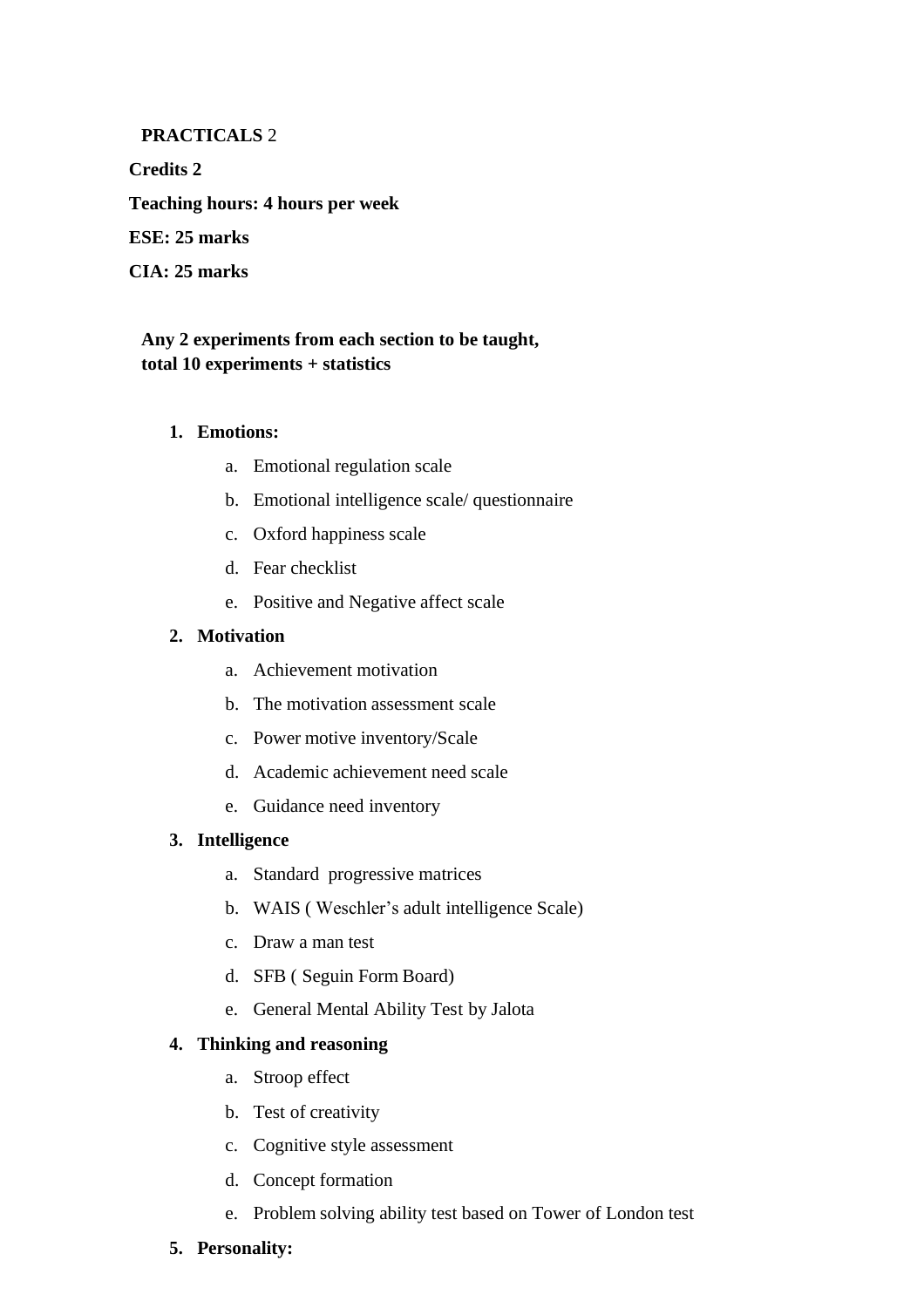- a. Eyescenk's personality inventory
- b. Children's personality questionnaire
- c. 16 PF test of personality
- d. NEO Personality Inventory
- e. Myers Briggs Types indicator

## **Statistics:** Measures of Variance (Grouped and Ungrouped )

- Standard Deviation
- Range
- Quartile deviation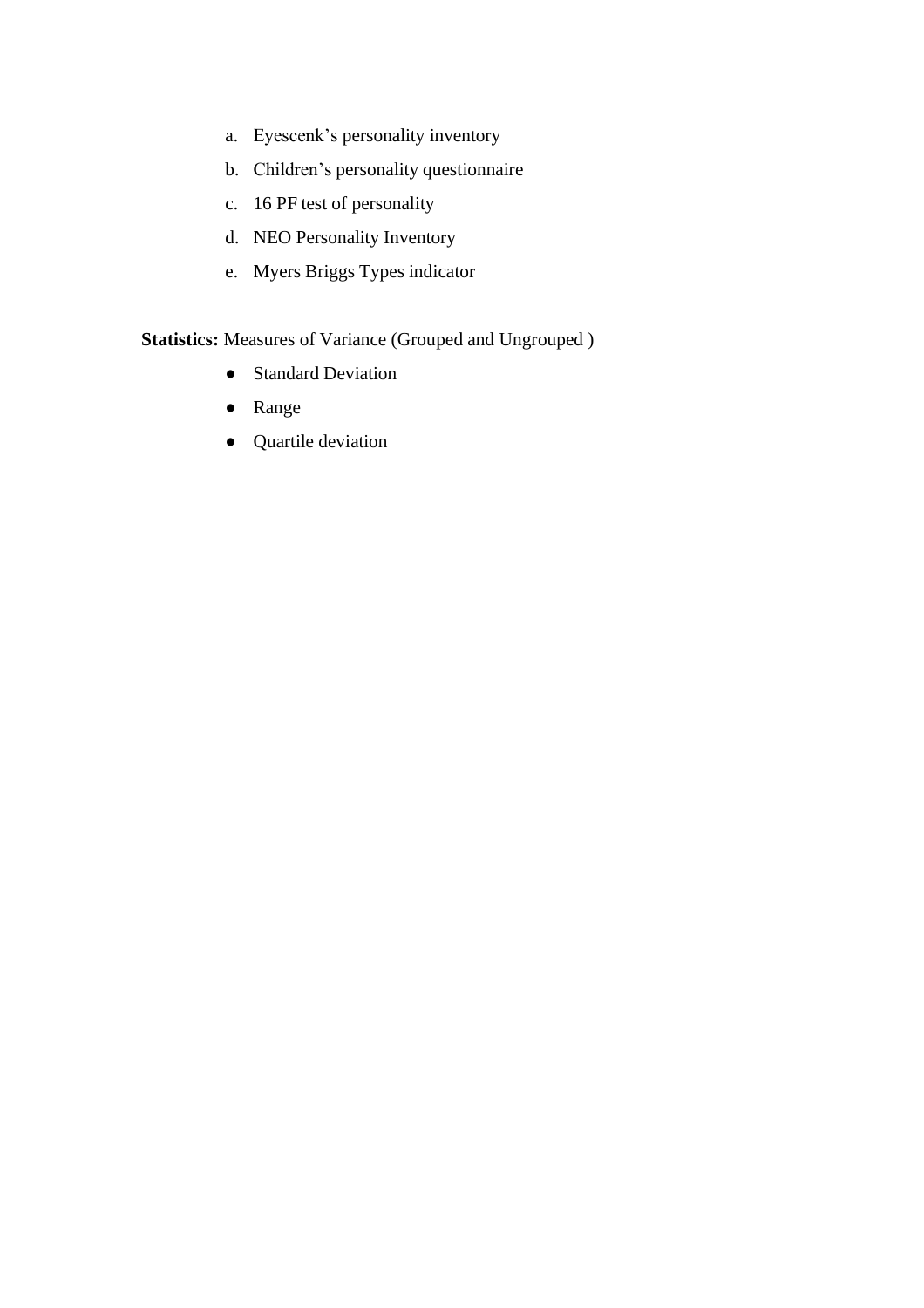## **GEC2: Youth, Gender and Identity**

**Credits 3 Teaching hours: 45 hours ESE: 60 marks CIA: 40 marks**

#### **Unit 1: Introduction (10 hours)**

a. Concepts of Youth: Transition to Adulthood, Extended Youth in the Indian context

b. Concepts of Gender: Sex, Gender Identity, Sexual Orientation, Gender Roles, Gender Role Attitudes, Gender Stereotypes

c. Concepts of Identity: Multiple identities

#### **Unit 2: Youth and Identity (10 hours)**

- a. Family: Parent-youth conflict, sibling relationships, intergenerational gap
- b. Peer group identity: Friendships and Romantic relationships
- c. Workplace identity and relationships
- d. Youth culture: Influence of globalization on Youth identity and Identity crisis

#### **Unit 3: Gender and Identity (10 hours)**

- a. Issues of Sexuality in Youth
- b. Gender discrimination
- c. Culture and Gender: Influence of globalization on Gender identity

#### **Unit 4: Issues related to Youth, Gender and Identity (8 hours)**

- a. Youth, Gender and violence
- b. Enhancing work-life balance
- c. Changing roles and women empowerment
- d. Encouraging non-gender stereotyped attitudes in youth

#### **Unit 5 : Law and Youth (7 hours)**

- a. Juvenile Justice act
- b. LGBT rights in India
- c. UNICEF programs for youth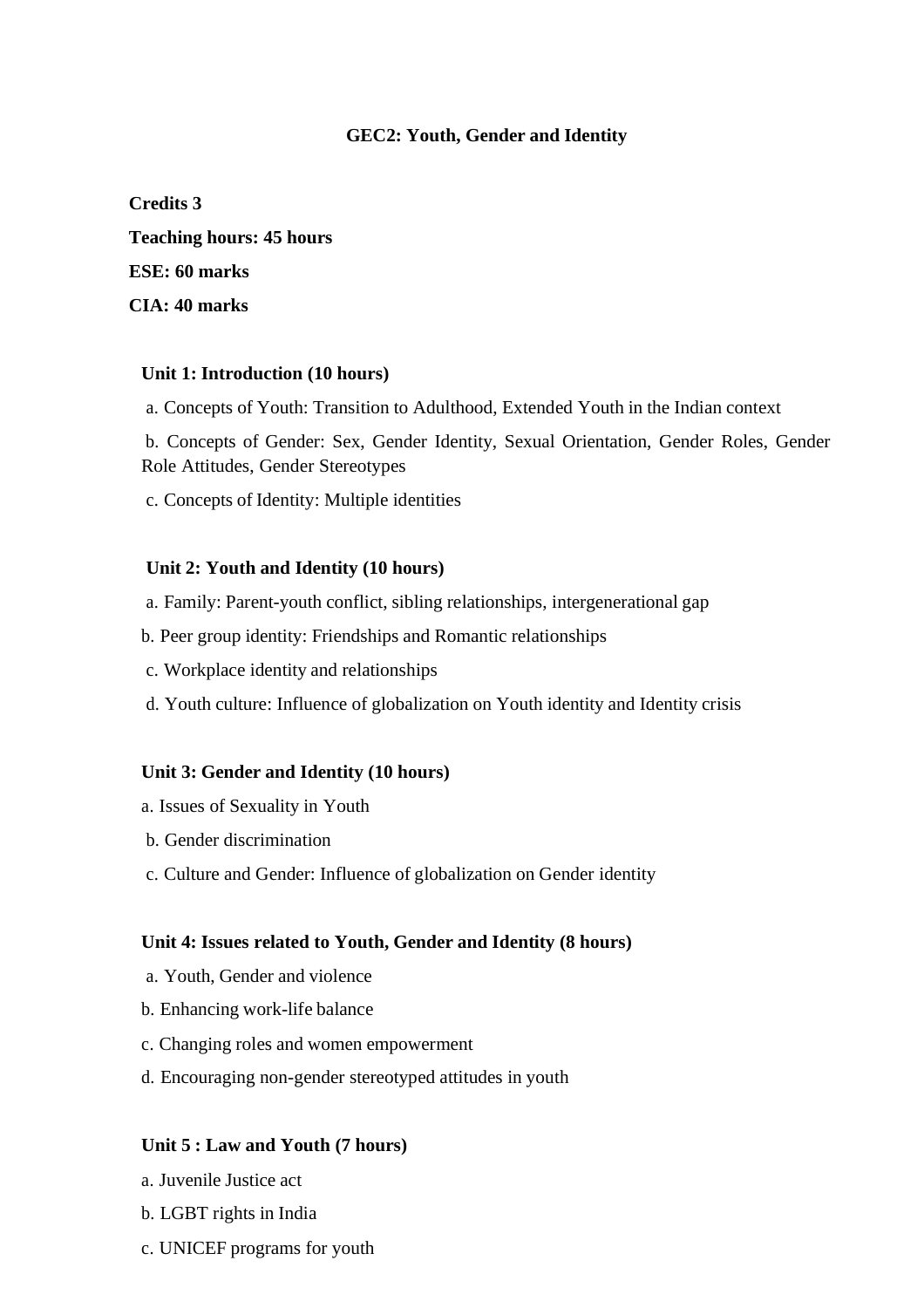## *References*

Berk, L. E. (2010).Child Development (9th Ed.). New Delhi: Prentice Hall.

Baron, R.A., Byrne, D. &Bhardwaj.G (2010).Social Psychology (12th Ed).New Delhi: Pearson.

Elizabeth Herlock (2015) Developmental Psychology, ,McGraw-Hill NayanaJoshi (2019) : Handbook of Juvenile Justice , Lawmanns Publication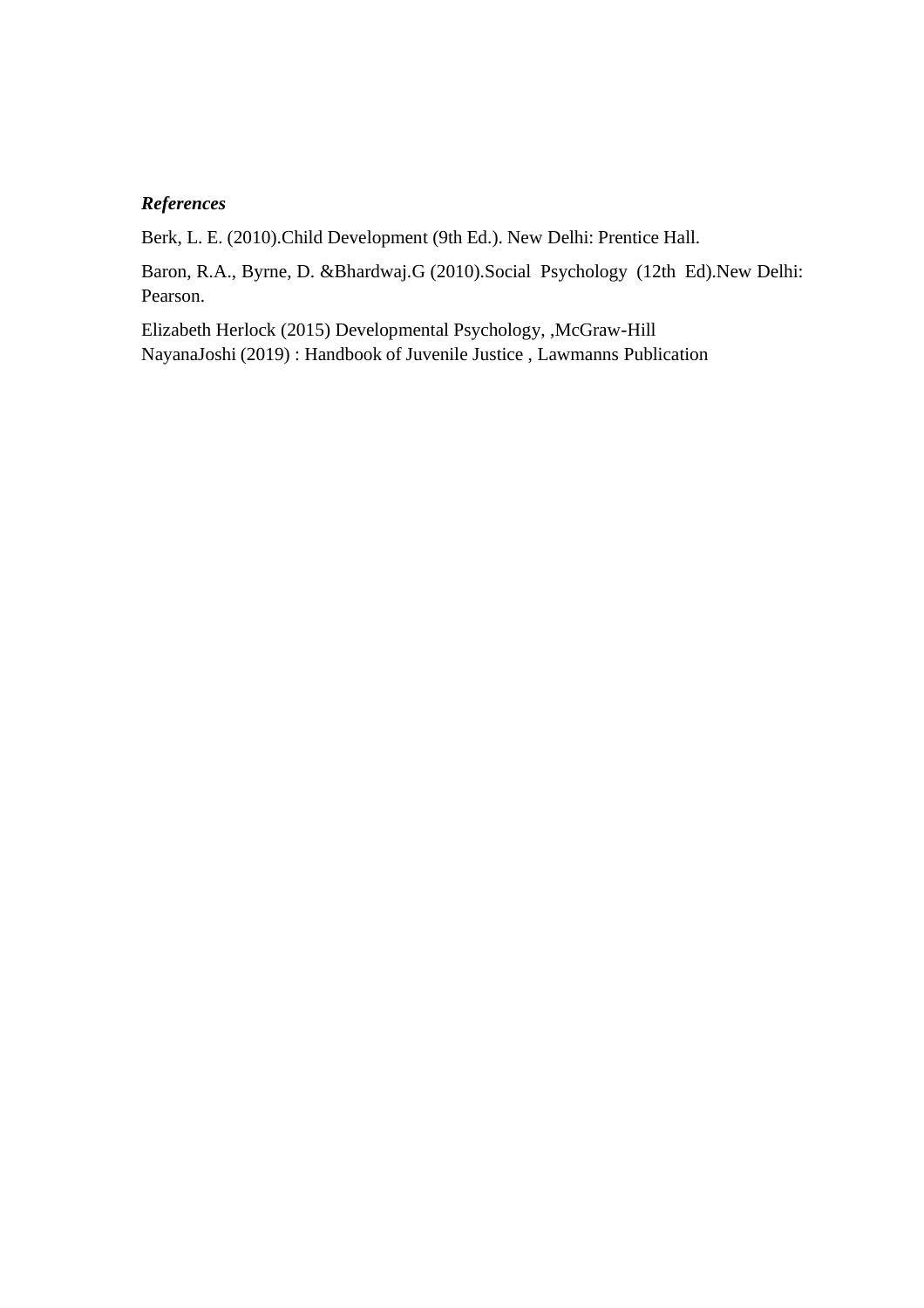## **SEC: Life Skills: 2**

**Credits 3 Teaching hours: 45 hours ESE: 60 marks CIA: 40 marks**

## **Objective:**

Life skills training equip people with the social and interpersonal skills that enable them to cope with the demands of everyday life. The objectives of this course are to build selfconfidence, encourage critical thinking, foster independence and help people to communicate more effectively and work effectively in groups at personal and professional level

## **Course Outcomes:**

-

CO1: Understand the foundations of communication, positive interpersonal relationship, stress and emotion management and group dynamics

CO2: Analyse the factors contributing to effective communication, positive interpersonal relationships and effective stress and emotional management

CO3: Apply the principles of effective communication, positive interpersonal relationships and effective stress and emotional management in everyday life

CO4 : Create individual effective strategies for enhancing communication skills, maintaining health inter personal relationships and positive management of stress and emotions

## **Unit 1: Effective Communication (10 hours)**

- Effective communication and Presentation skills.
- Verbal and nonverbal communication, types of barriers
- Writing Skills: Activities: Letter Writing, Job Application, Resume writing.
- Listening Skills: Activities : Listen and Draw , Blindfold walk
- Activities : Interview Skills, Group Discussion, Presentation Skills, stand up for fillers, Just A Minute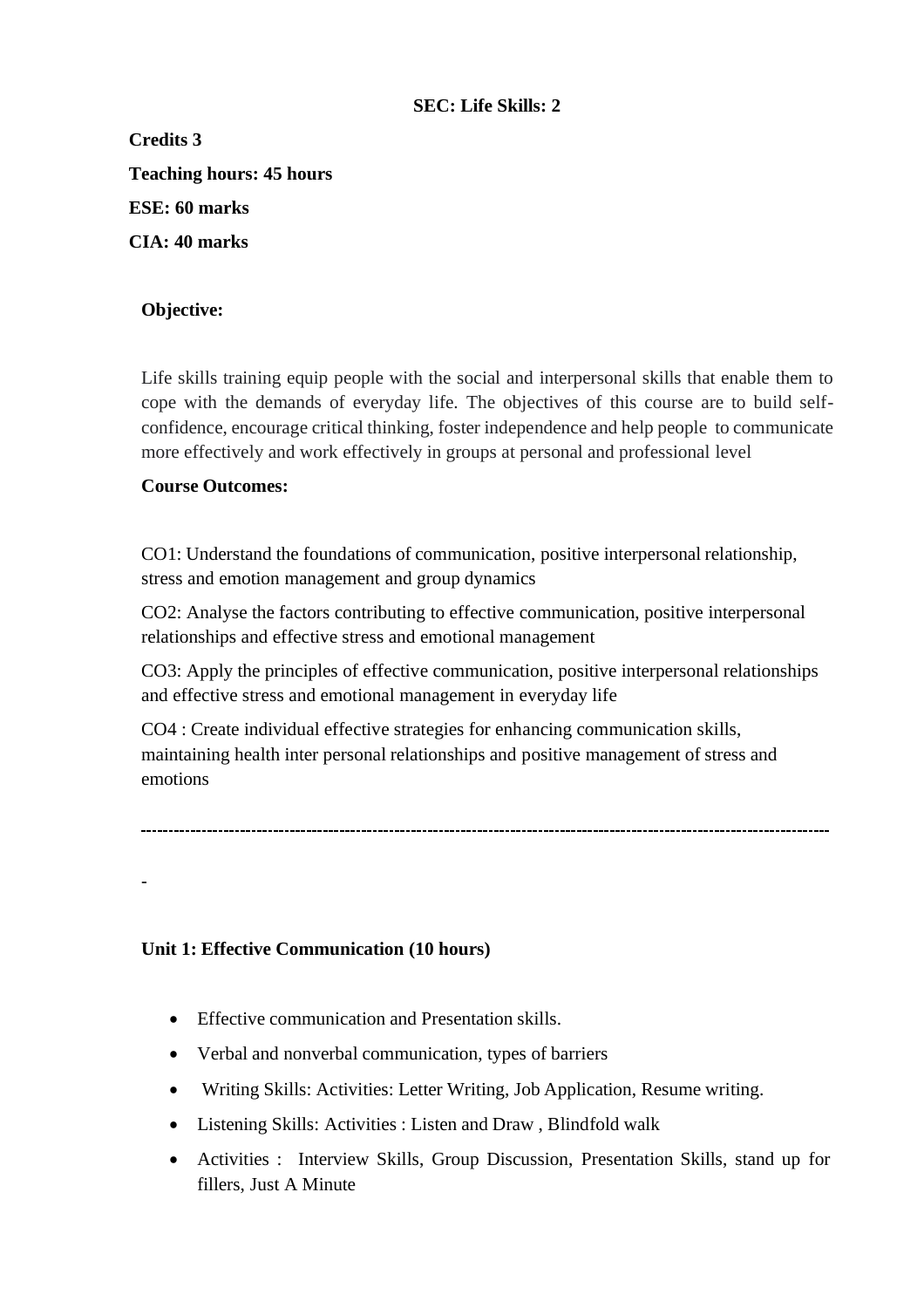## **Unit 2: Interpersonal Relationship (10 hours)**

- Meaning and benefits of Interpersonal skills
- Components of Interpersonal skills,
- Techniques of improving Interpersonal skills,
- Activities: Role play, Ice breakers, circle time discussions, group discussion, two truths and a lie and SWOC analysis of peer

## **Unit 3: Coping with Stress and emotions (12 hours)**

- Stress Management: Stress, reasons and effects
- Identifying stress, the four A's of stress management
- Identifying and managing emotions, harmful ways of dealing with emotions
- Activities : Stress Dairies, PATH method and relaxation techniques, Zen / Mandala drawing, creating Joy Collage, Gratitude Journaling, Eye Contact games

## **Unit 4: Group and Team Dynamics (13 hours)**

- Introduction to Groups: Composition, formation, expectations, Problem Solving, Consensus, Dynamics techniques,
- Group vs Team, Team Dynamics,
- Managing team performance and managing conflicts
- Activities : Chinese Puzzle, Use what you have game ,Group timeline, Do the Math : Cooperation and competition in groups, Barter Puzzle

## **References:**

- Barun K. Mitra, "Personality Development & Soft Skills", Oxford Publishers, Third impression, 2017.
- ICT Academy of Kerala, "Life Skills for Engineers", McGraw Hill Education (India) Private Ltd., 2016.
- Caruso, D. R. and Salovey P, "The Emotionally Intelligent Manager: How to Develop and Use the Four Key Emotional Skills of Leadership", John Wiley & Sons, 2004.
- Kalyana, "Soft Skill for Managers"; First Edition; Wiley Publishing Ltd, 2015.
- Larry James, "The First Book of Life Skills"; First Edition, Embassy Books, 2016.
- ShaliniVerma, "Development of Life Skills and Professional Practice"; First Edition; Sultan Chand (G/L) & Company, 2014.